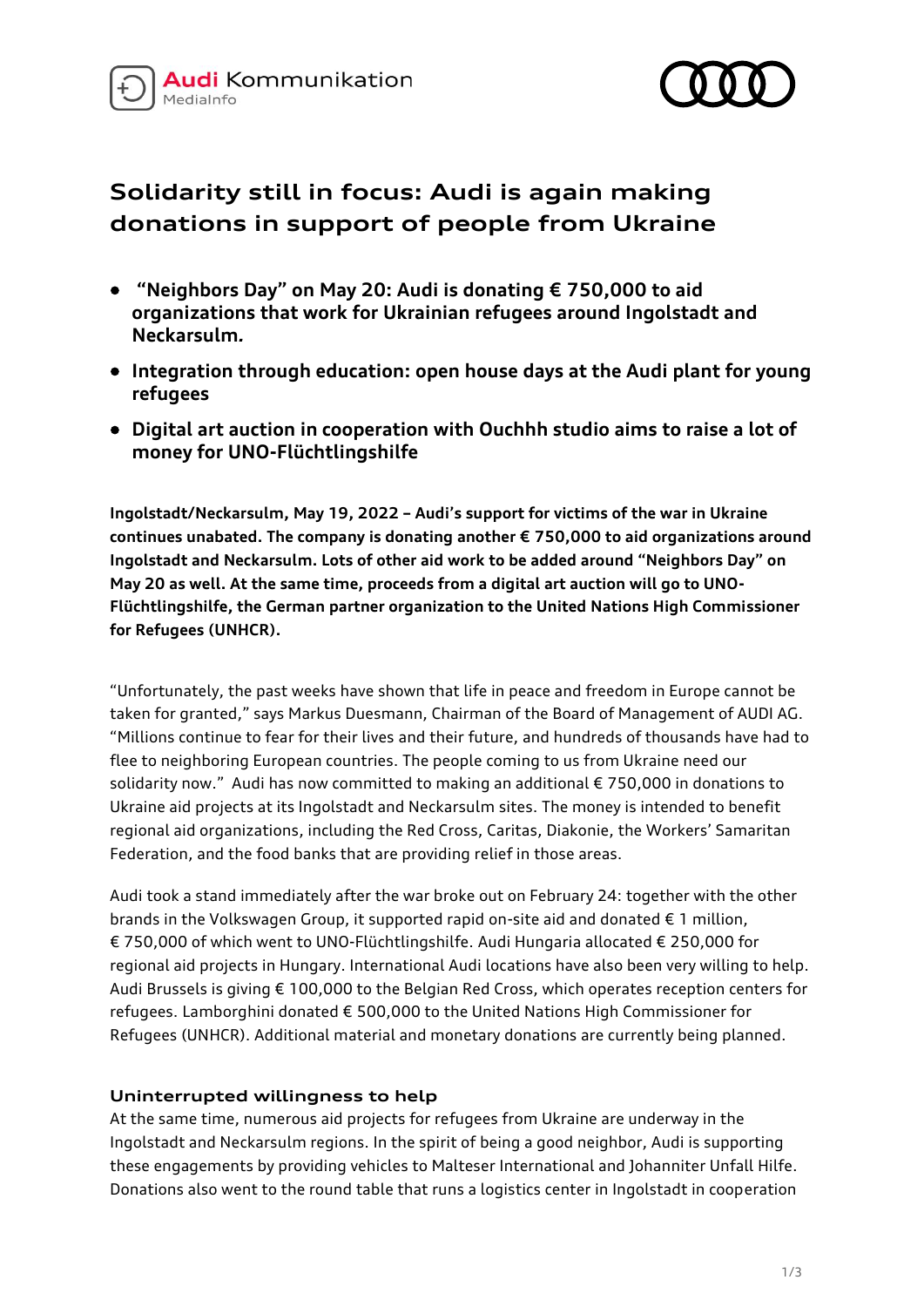



with the Audi employees' initiative "Audi Employees Helping Ukraine;" the Albert Schweitzer Children's Village in Waldenburg near Neckarsulm, which supports Ukrainian women and children in crisis situations; and the Familienzentrum Schillerstrasse in Heilbronn, which organizes language classes and community centers for refugee children and their parents. Some of these donations were approved as part of the "Team Spirit Initiative," which enabled Audi employees to campaign for donation recipients. In addition, many employees worked on [volunteer projects.](https://www.audi-mediacenter.com/de/pressemitteilungen/hilfe-fuer-die-ukraine-audianer_innen-engagieren-sich-ehrenamtlich-14640)

## **Open house days at the Audi plant for young refugees**

Audi is also working for people from Ukraine with respect to education. The education center in Ingolstadt is currently offering open house days for refugees between the ages of 13 and 17. Similar to a student internship, this allows these adolescents to get familiar with vocational training at Audi and discover new talents. They make their own showpieces like aluminum smart phone cases or personalized key chains. Additionally, they can see what it's like to fit tires, install headlights, or service an engine and conduct practical exercises on 3D printers, CNC machines, laser cutting tools, or the foam milling machine. It's an exchange that overcomes linguistic and personal barriers and does valuable integration work. Additional open house weeks are being planned for that reason.

## **Digital art auction for UNO-Flüchtlingshilfe**

A spectacular digital event is happening right now: At the Audi booth at the Online Marketing Rockstars Event (OMR) in Hamburg, the company with the four rings presented an AI-driven sculpture created by Eylul Alici and Ferdi Alici with their Ouchhh studio. The focus is on the people: all OMR visitors actively contribute to the development of the artwork with their individual movements, interactions with each other, and experiences. Works by Ouchhh had previously been exhibited around the world and received multiple awards, including the German Design Award. At the Audi Event Space, emotional aesthetics merged with technology: the constantly changing installation developed through artificial intelligence technology that utilized visitors' movement data. The artists placed moments of the OMR and progress itself at the center of their work. The digital artwork is being auctioned off in the form of NFTs (nonfungible tokens) in cooperation with Timeless Investments and Brandneo. Interested buyers can put themselves down on a whitelist from May 18 to May 27. All the proceeds will go to UNOFlüchtlingshilfe e.V. in support of Ukraine. You can find additional informatio[n here.](https://the-art-of-progress.com/)